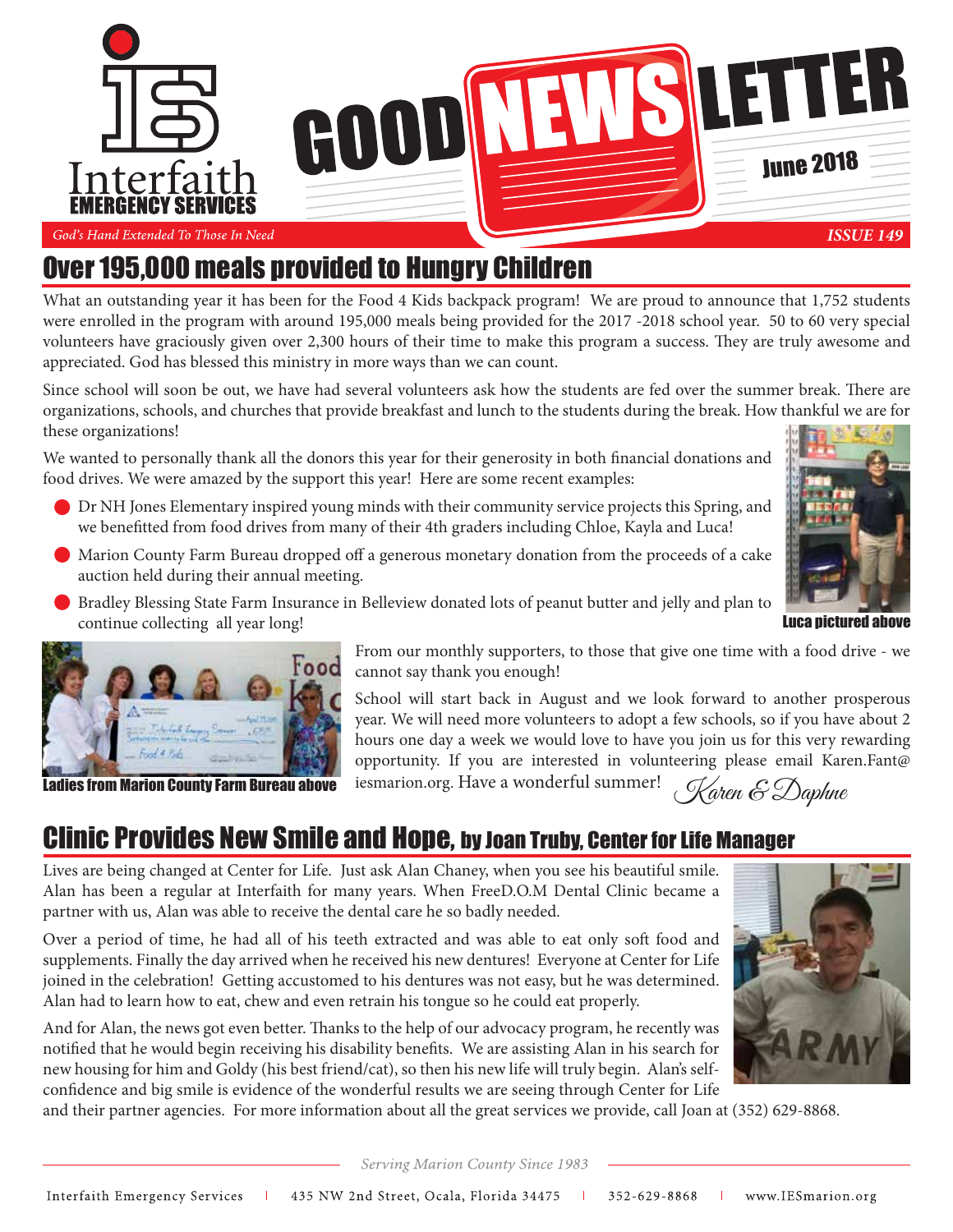## From the Chief Executive Officer: Karla Grimsley



Mhat do you do when God closes a door? You thank Him for his wisdom and protection. So many times we dive into ideas or projects that sound good to us without consulting Him first. As hard as we try to get that right at Interfaith, sometimes we plow forward based on our well-meaning hearts and limited wisdom. Of course we do so with the best of intentions. For example, we were working on a project with the city to build a pavilion and engagement center to better serve the chronically homeless. This is the population that hasn't been housed in over a year and/or has experienced homelessness multiple times over the past few years, if not their entire lives. This is the population that pulls at my heart the most because many of them suffer with mental illness or are mentally challenged and are

utterly alone. Our plan seemed good. Our plan was to engage them in case management and try to get them services and ultimately housed. But for whatever reason, the door was closed on the project. So in trying to overcome my human (and emotional) response, I reminded myself that if it were God's will, it would be happening. God's will isn't restrained by or limited by man. His will happens in spite of us. After all….He is God. So when a door that seemed so right closes, I have to accept that God has a better plan. He's never let me down. I will strive to not let Him down and just wait for his perfect will to unfold. I'm confident that He will provide a way for us to fulfill the mission He has placed in our hearts to serve the least of these. We will be ready and willing! Thank you to this wonderful community for your love and support for Interfaith and the people we serve.

And we know that God causes everything to work together for the good of those who love<br>God and are called according to his purpose for them. Romans 8:28

God and are called according to his purpose for them. Romans 8:28 For I know the plans I have for you," says the Eorg. "They are plans for good and not for disaster, to give you a future and a hope." Seremian  $2/11$ 

## Rotary Clubs Linking Arms for the Less Fortunate

In Ocala, Florida Rotary Clubs have realized their collective power. Two particular clubs, the Ocala Silver Springs Club and the Ocala Sunset Rotary Club joined efforts and started an event to benefit local charities. The vision for this event was bigger than one club could accomplish, so they joined efforts and in just a matter of a few years grew an event from raising a few thousand dollars to over \$50,000! This year Interfaith was their selected Charity and on April 30th, we were presented with a check for \$51, 604! In addition to this event these clubs along with the Ocala Rotary Club help us throughout the year with donations of food and hygiene, meals for our shelter and proceeds from a golf tournament.



We are so blessed in this county to have 6 active Rotary Clubs that work to support local causes like ours. Thank you to all of you out there putting service above self! What you've done and continue to do for us helps us more than you know!

## Stock up on Hurricane Needs for the Season at the Thrift Store by Shannon Pickering, Thrift Store Manager



Andrew. Irma. Katrina. These names have a different meaning when you live in a hurricane zone. June 1st marks the beginning of the 2018 hurricane season and preparation is the key. Stocking up on essentials like flashlights, tarps, a generator, and candles can become quite expensive for those of us on a budget. Have you thought about visiting the Interfaith Thrift Store to check for these items and more? Every day, our delivery drivers go into the community to pick up generous donations from people just like you. New stock is being priced and put on our showroom floor for sale. You truly never know what you will find wandering through the aisles at 718 North Pine in Ocala.

Did you know? Through your donations and purchases, we are able to fund the Interfaith prescription drug program so that we can help provide medicine to those in need. We couldn't do it without you!

I would hasten to my place of refuge from the stormy wind and tempest. Psalm 55:8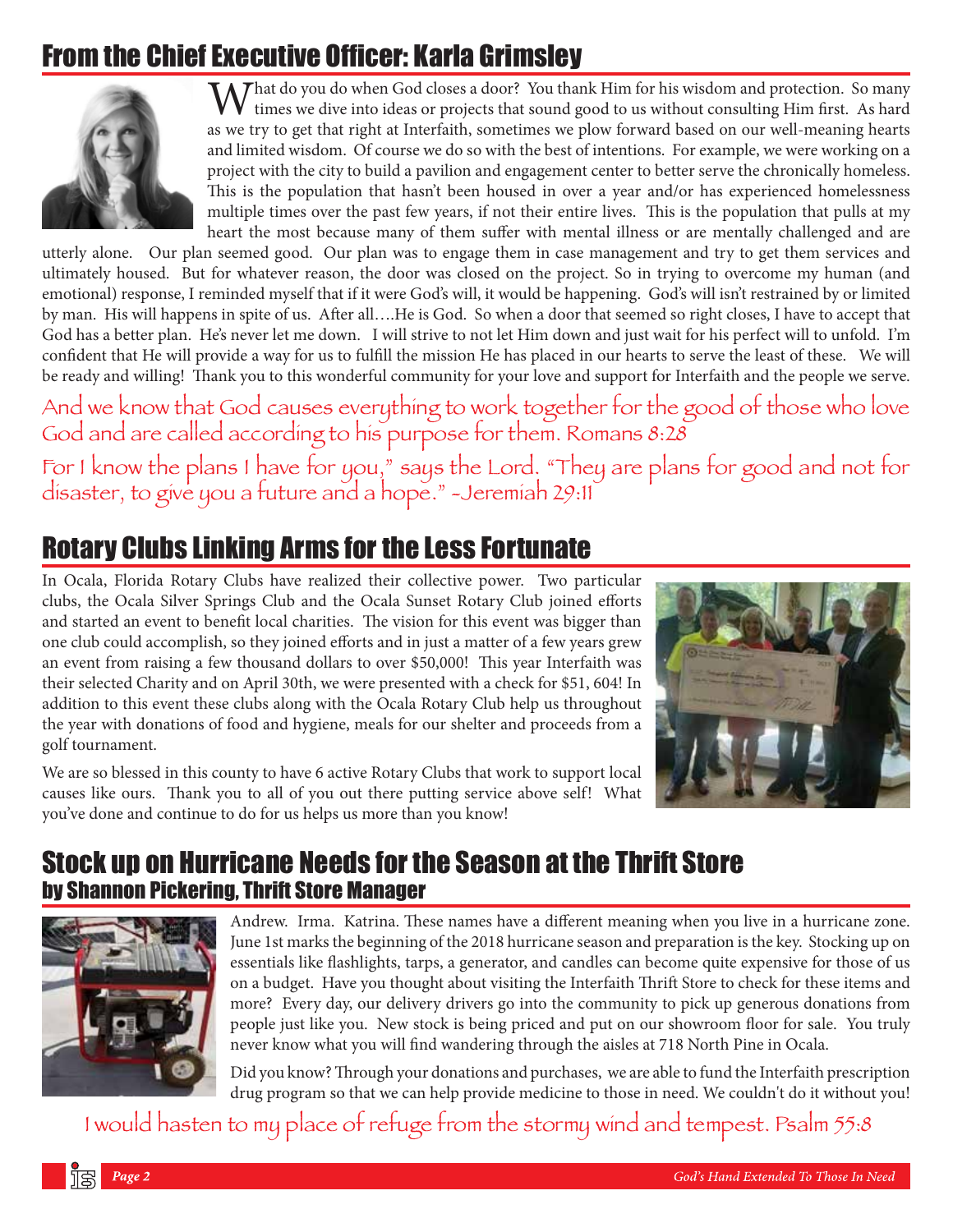# Special Gifts

**In MEMORY of:** 

Keith Bradshaw By: Nancy Bridenstine Walter and Mara Elliott Keith and Jan Knorr

The Rev Dr Blair R Stewart By: Rev Sally D Brown

Stanley Malever Lujean Price By: Walter and Mara Elliott

Michael Sands By: William and Pamela Pittman

H L Diaz By: Tim Shanahan

JoAnn Sandy By: Walter and Mara Elliott Keith and Jan Knorr

Bobbie Costello By: Keith and Jan Knorr

Helen Stutz By: Linda Robinson

#### **In HONOR of:**

Karla Grimsley By: Dorothy Thompson

Dr Thomas Cartwright By: The Estate of John M Brinsko

Chase Rowand's graduation By: Ben and Helen Hayes

## A Special Gift

Give a gift to someone special - an honorary or memorial donation in their name to Interfaith! The person honored (or their family) will receive a letter of acknowledgement. Please contact Kayla for more info at 629-8868 x202 or by email Kayla.Grimsley@IESmarion.org. **Mail donations to PO Box 992, Ocala, FL 34478.**

Those that hope in the Lord will<br>renew their strength. They will soar on wings like eagles; they will run and not grow weary, they will walk and not grow weary, they will walk and  $n_{\text{tot}}$  behavior  $n_{\text{tot}}$ 

# Our Special Thanks...

Special thanks to On Top of the World's Ocala Open Golf Tournament for our recent check for \$42,500! What a blessing! Karla pictured with check on right.

Special shout out to some of our large donations recently: Women's Council of Realtors: 903 pounds of food; City of Ocala: 6,572 pounds of soft drinks and College Park Church of God: 120 pounds of food.



## God Turns Brokenness into Healing, by Michelle Collier, Shelter Resident Assistant

While working at the shelter one evening, I was met a young lady named Julie who approached me about staying in our shelter. I had her join us for dinner as our providers had just unloaded a great meal for us. Afterwards, I sat down with Julie and discussed her situation. Her story was heart-breaking; full of abuse, both physical and drug use. I believe she had reached rock bottom and had nowhere to turn.

This is where Interfaith's Shelter is at its best, for it was designed with these heartbreaking stories in mind. Julie and I sat together and I prayed for her… for God to provide me wisdom to help her and for healing for her drug use and brokenness. Afterwards, she decided she wanted to get treatment and make a clean start. Together, we made a call to get her help at The Vines Hospital's treatment center. A policeman arrived to escort her to The Vines shortly thereafter. I was afraid that Julie would breakdown or make a run for it, but instead Julie smiled.

### *She said, "Michelle, I felt guided here [to Interfaith] and I didn't even know what you did here. My life has become such a struggle. I didn't know what else to do. Thank you for being here for me."*

I told Julie that I would continue to pray for her during her 90 day treatment program, and that if she needed shelter when she was released, to let us know.

I know that God is good, God is strong, and God does prevail in times of need. I thank God and Interfaith for the opportunity to help this young woman have a chance at a new life.

Thanks to Interfaith's partnerships with local agencies, we work together to help heal the broken-hearted and hurting. It's also thanks to donors, that provide support for our mission. If you would like to support our shelter or any of our ongoing assistance programs, please send a check today to Interfaith Emergency Services, PO Box 992, Ocala FL 34478 or online at www.IESmarion.org. God bless you!

# Devotions Leaders Needed for Bible Study

We freely share the love of Jesus with our residents and clients. One of the ways we share Jesus with our residents is with morning devotions every weekday morning at 8am. This is a perfect position for pastors and those that lead bible studies. We have some open spots to fill for someone that is waiting to be a blessing to others! You will be sharing His word to help our residents start their day off at the best possible place, the feet of Jesus. If you are interested in this volunteer position please contact me at 352-629-8868x210 or Tina.Reid@IESmarion.org  $\widetilde{C}$